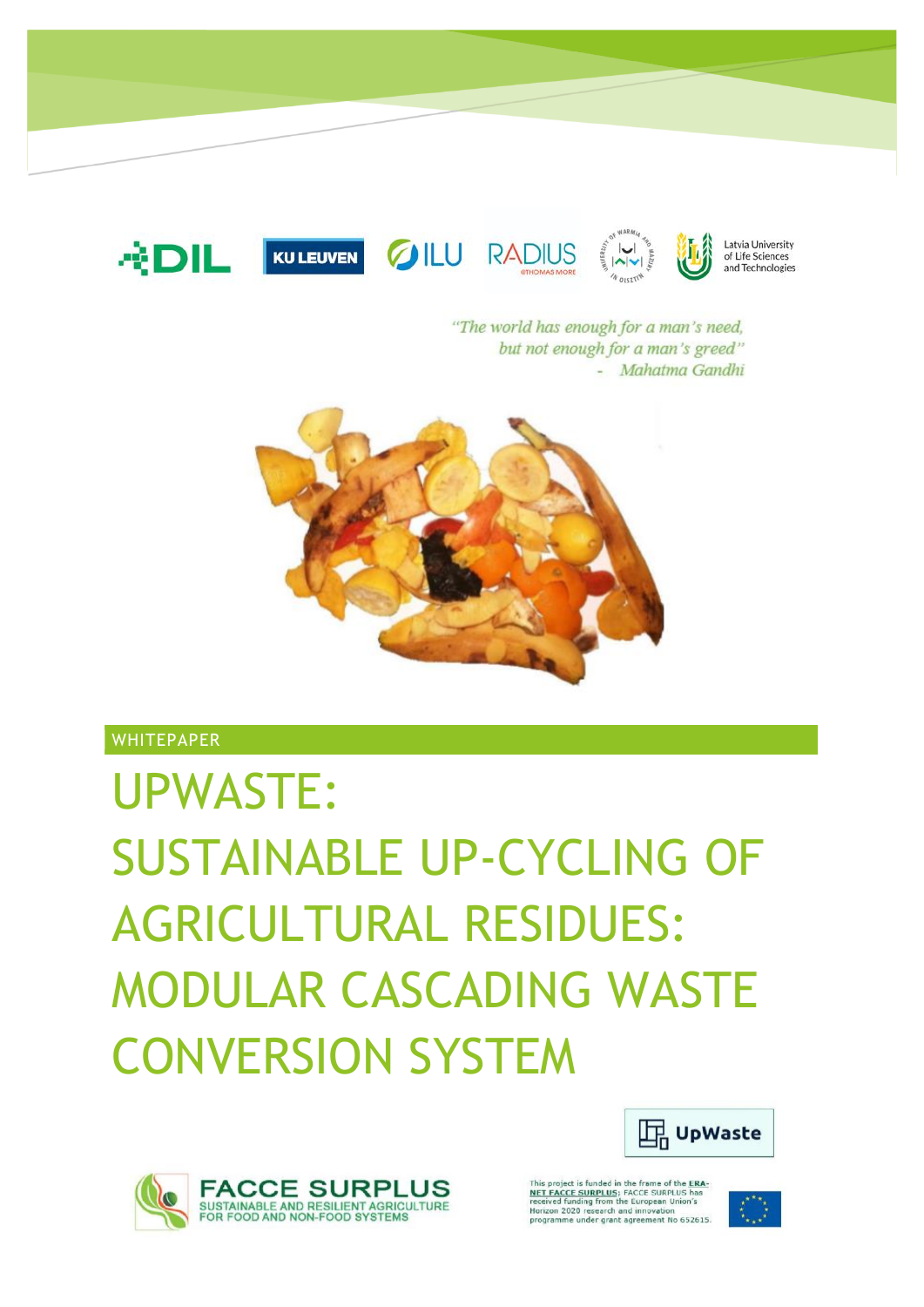

**Whitepaper**

# UPWASTE: SUSTAINABLE UP-CYCLING OF AGRICULTURAL RESIDUES: MODULAR CASCADING WASTE CONVERSION **SYSTEM**

**May 2021**

*Authors and project partners:* 

*Dr. Sergiy Smetana, Shahida Anusha Siddiqui, German Institute of Food Technologies (DIL Deutsches Institut für Lebensmitteltechnik e.V., Germany)* 

*Apl. Prof. Dr. Daniel Pleissner, Institute for Food and Environmental Research (ILU, Institut für Lebensmittel- und Umweltforschung e.V., Germany)* 

*Prof. Janusz Golaszewski, Universaity of Warmia and Mazury (Poland)* 

*Post-Doc. Agris Pentjuss, Dr.sc.ing. Elina Dace, Latvia University of Life Sciences and Technologies (Latvia)* 

*Dr. Apr. Sabine Van Miert, Dr. Lotte Frooninckx, Laurens Broeckx, Thomas More Kempen vzw (Belgium)* 

*Prof. Dr. Ir. Leen Van Campenhout, Dr. Dries Vandeweyer, Noor Van Looveren, KU Leuven (Belgium)*





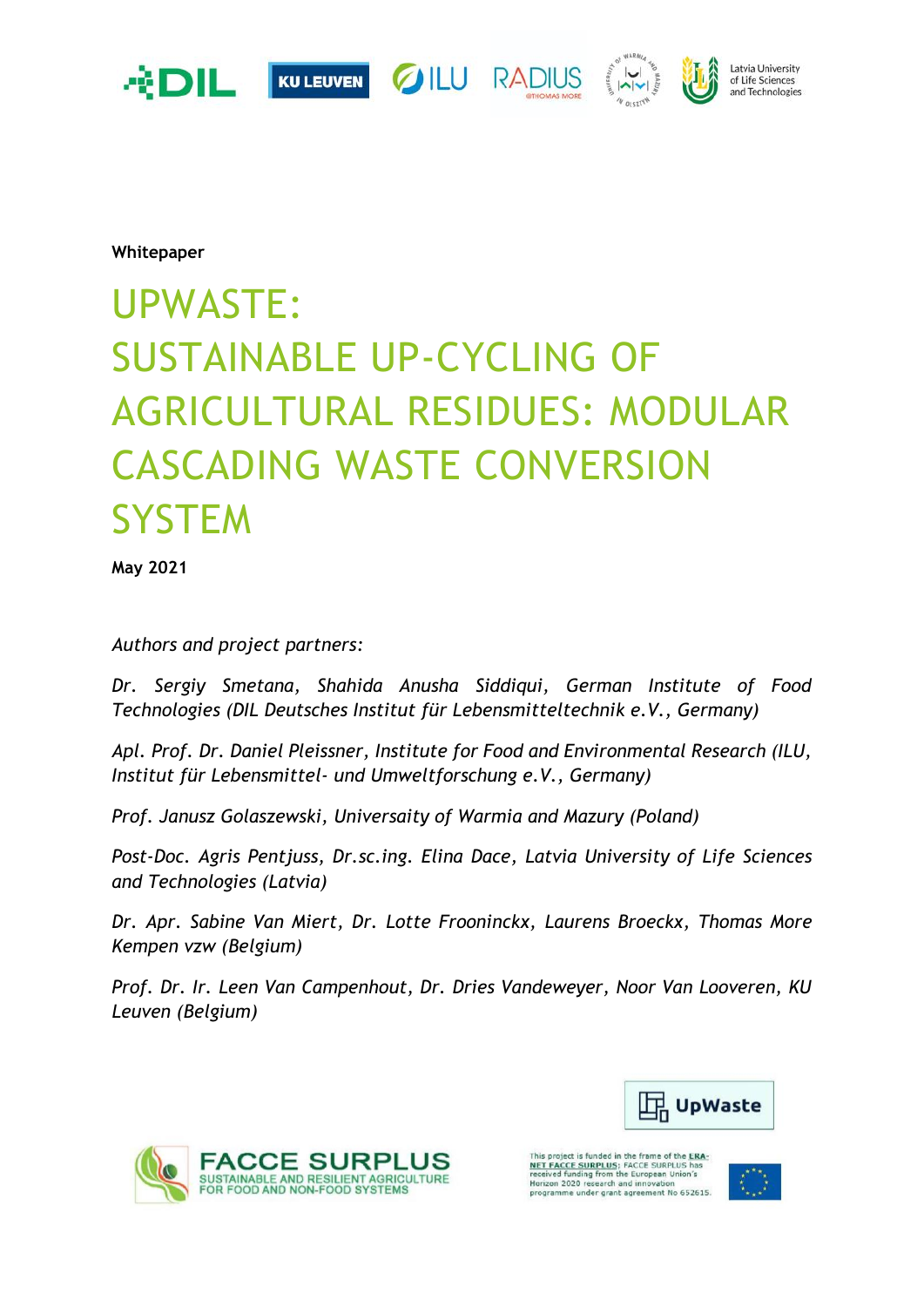

# INTRODUCTION

The goal of the UpWaste project is to create a modular cascading biorefinery system for the upcycling of agricultural residues, to obtain higher-value products of defined composition. An industrial blueprint for such a system will be created based on metabolic modelling and experiments at lab and pilot industrial scale. These will be carried out with the heterotrophic microalga *Galdiera sulphuraria* and insect larvae of the black soldier fly (*Hermetia illucens*), since both organisms have been found to have great potential in the safe utilisation of challenging waste streams as well as promising characteristics for the extraction of valuable compounds. Based on the system design, economic and life cycle assessment (LCA) will be carried out to determine the economic feasibility as well as sustainability of such a system.

Besides development of the system, focus also lies on identification and mitigation of biological contaminations, thus ensuring safety of the produced products even for sensitive food and feed applications.

A range of different waste streams, like for instance manure, straw, hull and other plant parts as well as food waste will be transformable into high-quality biomass in the UpWaste system. High quality lipids, hydrocarbons and proteins can subsequently be used for the production of fine chemicals such as polymers or dyes, energy sources as well as feed or high value food nutritives.

Ultimately, the developed system will create market opportunities for sustainable and economic production and processing of food and non-food materials whilst at the same time reducing pollution and resource use by closing loops in the circular bioeconomy.

#### PROJECT ORGANISATION

The UpWaste project is set for a timeframe of three years with contributions by six European partners. Whilst the German Institute of Food Technologies (DIL) has oversight of the project, the Institute for Food and Environmental Research (ILU, Germany), University of Warmia and Mazury (Poland), Latvia University of Life Sciences and Technologies (Latvia), Thomas More Kempen (Belgium) and KU Leuven (Belgium) are involved as partners.

It is funded within the FACCE SURPLUS (sustainable and resilient agriculture for food and non-food systems) collaboration, which is committed to improve collaboration across the European Research Area in the range of diverse, but integrated, food and non-food biomass production and transformation systems, including biorefining. FACCE SURPLUS is an ERA-NET cofund (part of the EU Horizon 2020 programme) between the European Commission and a partnership of 15 countries in the frame of the joint Programming Initiative on





project is funded in the frame of the The project is function of the finite of the state of the NATE PACCE SURPLUS; FACCE SURPLUS has<br>received funding from the European Union's<br>Horizon 2020 research and innovation<br>programme under grant agreement No 652615.

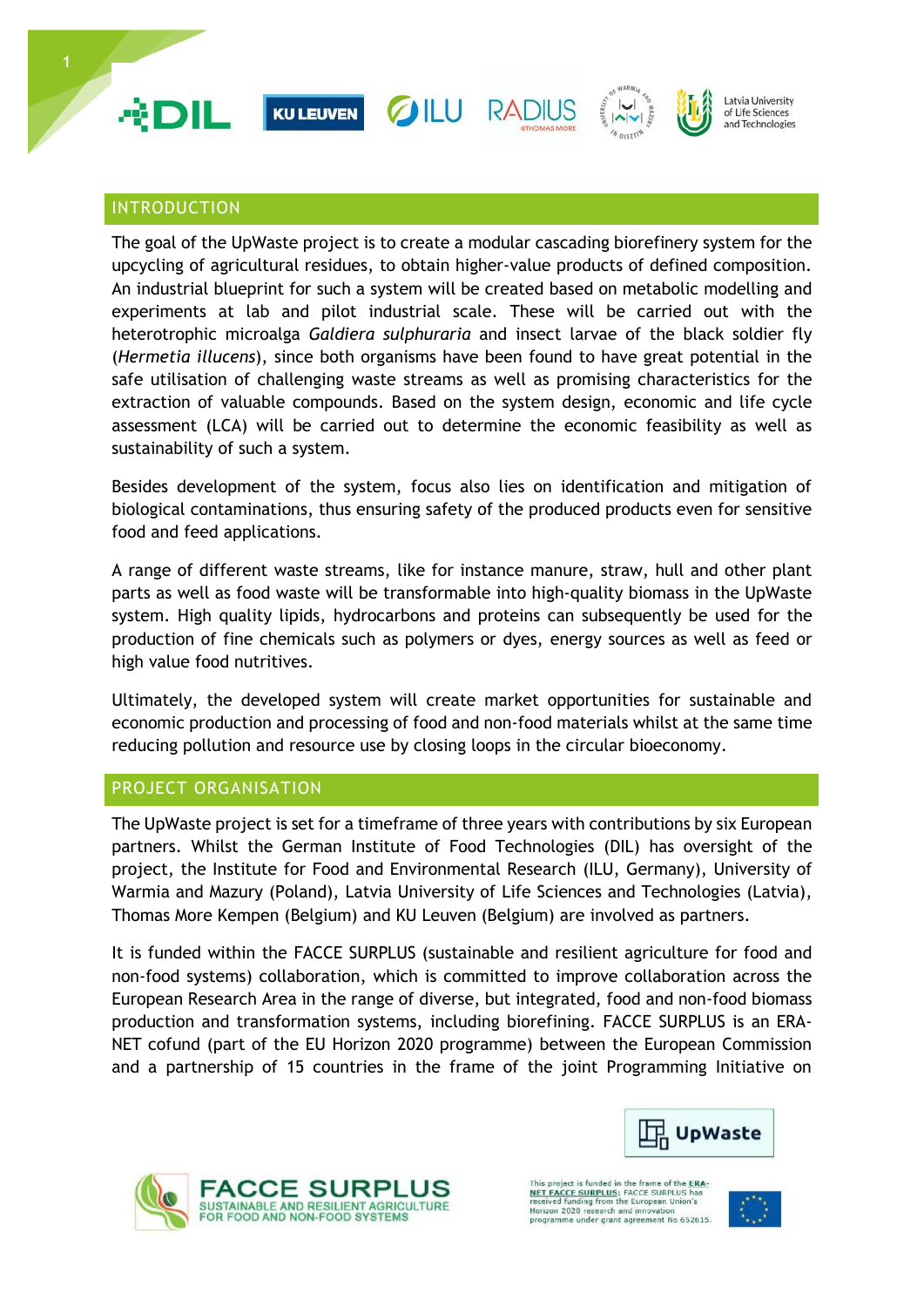

agriculture, food security and climate change (FACCE-JPI). For Thomas More, VLAIO-LA is the national funding agency within the ERA-NET cofund.

## **RELEVANCE**

In an era of climate and other ecological changes, availability and sustainable use of usable biomass is becoming an increasing concern. Thus, the cascading use of underutilised residues, which can increase biomass use efficiency by 40-90% and reduce its environmental impact by 5-70%, is of increasing importance. By up-cycling residues into higher value products, the UpWaste system is going a step further than traditional recycling methods for biomass, which may involve anaerobic digestion to produce biogas and nutrient recycling by spreading residues on the fields. In this way, it makes biomass utilisation not just more economically attractive, but also presents new opportunities for feedstock production and couples diverse sectors such as food, fine chemicals production, pharma, materials and energy.

## PROJECT GOALS AND TASKS

The project-associated tasks are divided into six work packages, with the tasks distributed between the partners depending on available expertise and equipment. The work packages are:

- 1. Modelling and optimisation of productivity
- 2. Substrate characterisation and cultivation of *Galdiera sulphuraria*
- 3. Pretreatment of residues and insect cultivation
- 4. Microbiological safety assessment
- 5. Socio-economic and environmental analysis of the modular system
- 6. Management and communication





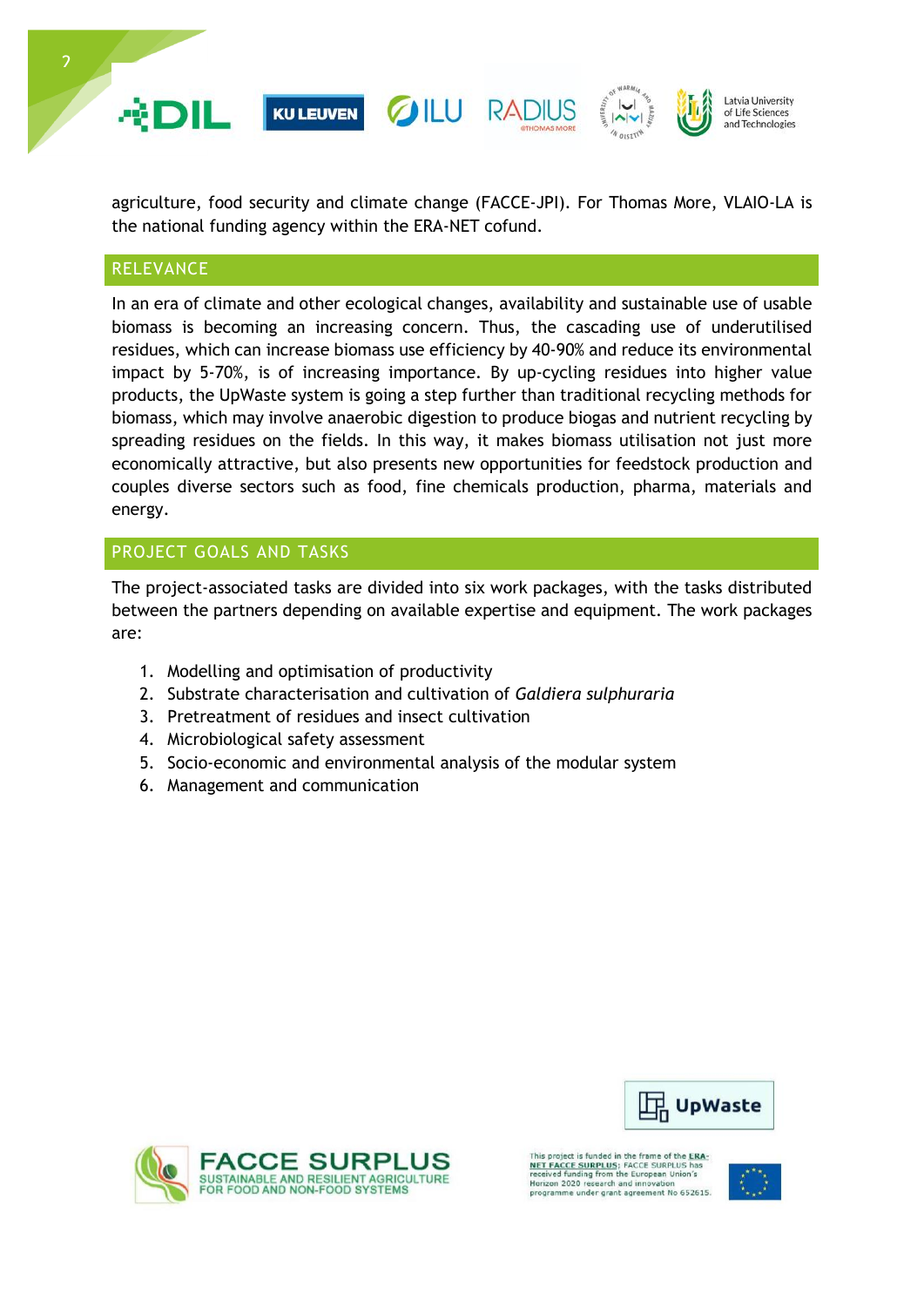

# INTERMEDIATE RESULTS

Metabolic modelling is ongoing to find out the optimal substrate for and possible uses of the algae and insects. This approach relies on computer driven mathematical analysis of genetics and feeding behaviour to rapidly gain insights into how rearing and cultivation of the insects and algae can be carried out, and what characteristics and utility the endproduct will have. To obtain useful data for this model and hints as to practicable design of the process, a range of experiments are currently being carried out by several project partners.

Various substrates have been tested for hydrolysis and subsequent cultivation of the red alga *G.sulphuraria*; straw, potato pulp and biogas digestate were hydrolyzed and characterized, and the alga has been cultivated on digestate and also food waste hydrolysate, yielding knowledge about optimal conditions for alga growth on these substrates.

A range of agricultural and food residues have already been classified as feeds for the black soldier fly. Among them are different byproducts of plant production and processing, such as leaves, stalks and pulp, as well as manure and food wastes from different sources. Knowledge about their nutrient composition will aid in the choice of the best pretreatment methods to ensure efficient utilization by the larvae. Furthermore, microbiological analysis has been the basis of a protocol for microbiological screening and choice of pathogens for testing contamination reduction in the pretreatments in conjunction with optimal growth conditions for black soldier fly larvae.

Results:

ILU

Non-sterile heterotrophic cultivation of *Galdieria sulphuraria* in presence of digestate as well as straw after hydrolysis was investigated. *G. sulphuraria* can be grown in pure digestate at rates of 0.9 day-1 with glucose. However, a proteolytic treatment of digestate resulted in increased growth rates (1.1 day-1) and doubled cell concentrations. Furthermore, *G. sulphuraria* can utilize glucose obtained after straw hydrolysis. Biomass yields in glucose limited cultures were around 0.9 g per g glucose, while only 0.2 g biomass was formed per g glucose in glucose sufficient cultures, probably indicating that amino acids are simultaneously used as nitrogen and carbon sources. The biomass composition (w/w) of *G. sulphuraria* grown in pure digestate supplemented with sufficient glucose was 22%





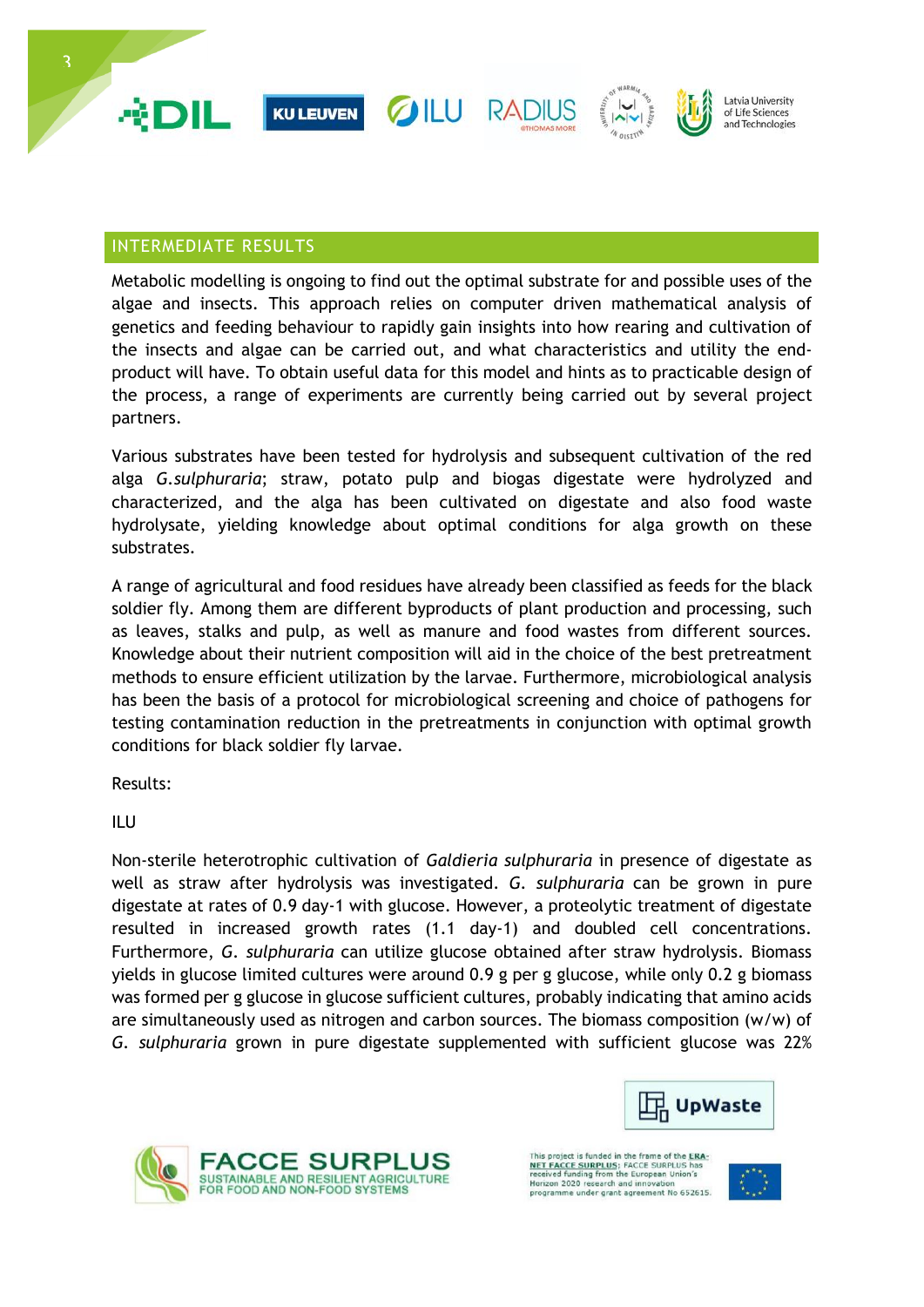





Latvia University of Life Sciences and Technologies

carbohydrates, 40% proteins and 8% lipids. The potential to utilize agricultural waste streams to form biomass rich in proteins may pave the way to novel utilization strategies to be implemented in rural areas.

#### Thomas More

More than 10 side streams were collected and characterized both chemically and physically. Larvae of the black soldier fly were reared on these streams, where survival, growth, feed conversion and waste reduction were determined. Survival was high on most streams, except for tomato leaves, feather meal, grain middlings and household waste. These streams likely contained substances that were toxic to the larvae or had a texture in which the larvae could not survive. By linking the data from the feeding trial with those from the nutritional and physical analyses, it is possible to determine how these affect rearing of black soldier fly.

#### KU Leuven

At KU Leuven, 10 sides streams (chicken litter, overproduced vegetables from an auction, corn meal, grain mix, apple pulp fruit puree, food waste from industrial and household sources and tomato and strawberry leaves), which were also studied by Thomas More, were tested for microbial contamination to assess the safety of using these substrates in the larvae rearing system. Salmonella was only found in one sample of grain mix and one of chicken litter, while coagulase positive staphylococci were much more relevant. In general, microbial load appeared to be very diverse. Also, differences in microbial contamination between 2 sampling periods were studied for most of the side streams to determine variations within the same stream. As a next step, the effectiveness of a heat treatment with different durations and at different temperatures will be assessed on supermarket fruit and vegetable waste.

#### UWM

The University of Warmia and Mazury is responsible for socio-economic and environmental analysis of the modular technology. They have analyzed the technical aspects of rearing larvae as well as cultivating algae, along with legal, social and market issues. On this basis, they have put forth which technologies may be used in the module as well as identified current legal obstructions, especially concerning the use of waste in insect feed, in Europe. From a purely scientific perspective however, no obstacles for the implementation of the system could be identified. From the market perspective, a large and increasing demand for protein on the world market has been highlighted.





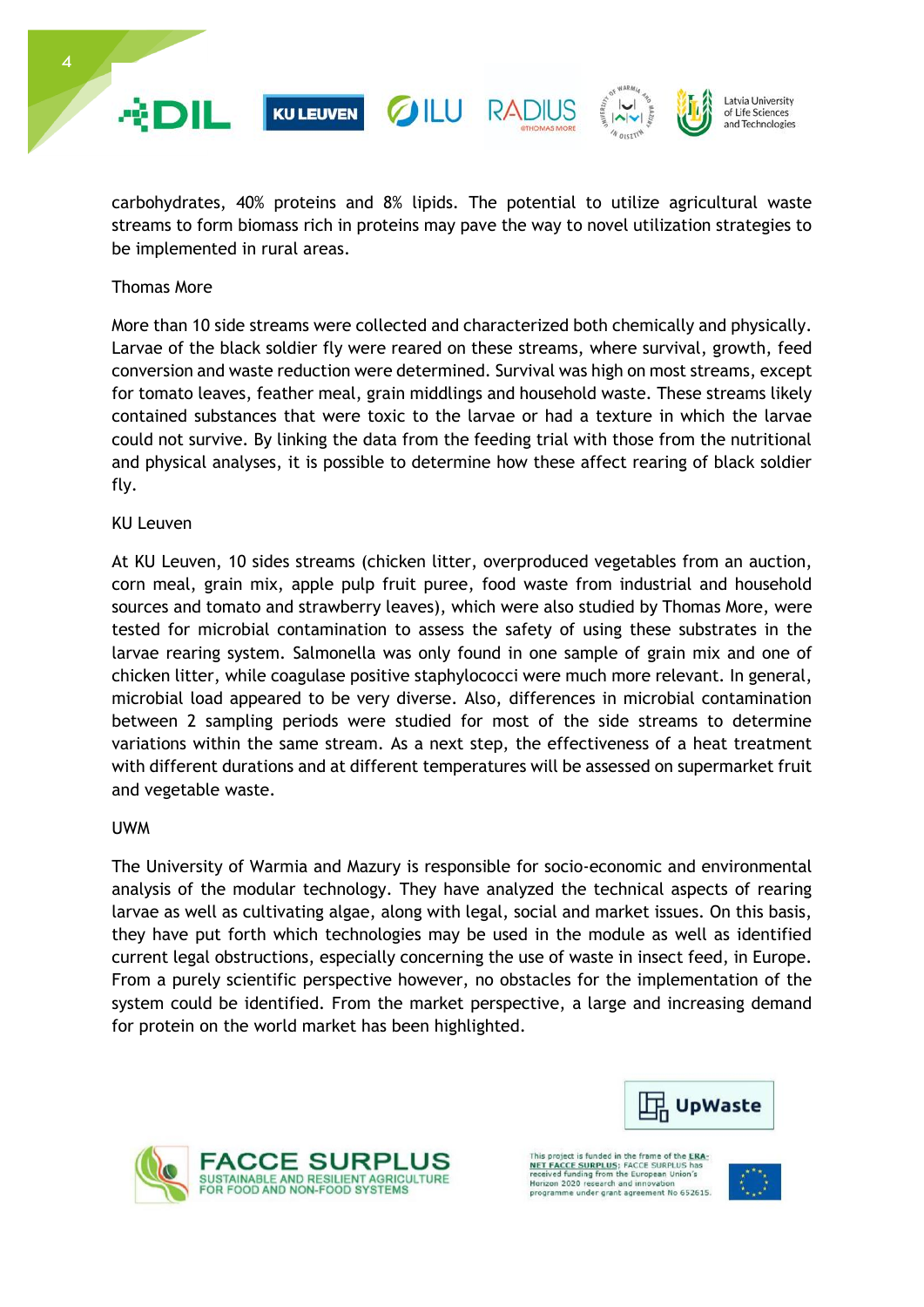

DIL

As project coordinator, the German institute of food technology DIL e.V. is responsible for communication activities, such as this whitepaper. In addition, one joint scientific article with other project partners has been published and three additional ones proposed. Other accomplishments include the development of first schematics and inventory models of the proposed modular processes, which will serve as a basis for sustainability and environmental life cycle analyses.

LUA

Latvia University of Life Sciences and Technologies is responsible for development of *G. sulphuraria* and *H. illucens* metabolic models, analysis of different carbon sources and clarification of best carbon cultivation design sets for high value product bioconversion. Both draft metabolic models have been created and first validation steps have been performed. Metabolic models are able to grow on carbon sources, and both can simulate necessary cell and energetic requirements to generate biomass content from metabolites.

In next steps the high quality, multi-compartment genome scale metabolic model (GSM) of *G. sulphuraria* will be used to analyze and predict different residues carbon mix cultivations data impact on high value product bioconversion and algae genotype – phenotype relationship. While the medium scale metabolic model of *H. illucens* will be used first to perform resource allocation analysis. Next steps will be based on project partner experimental data.





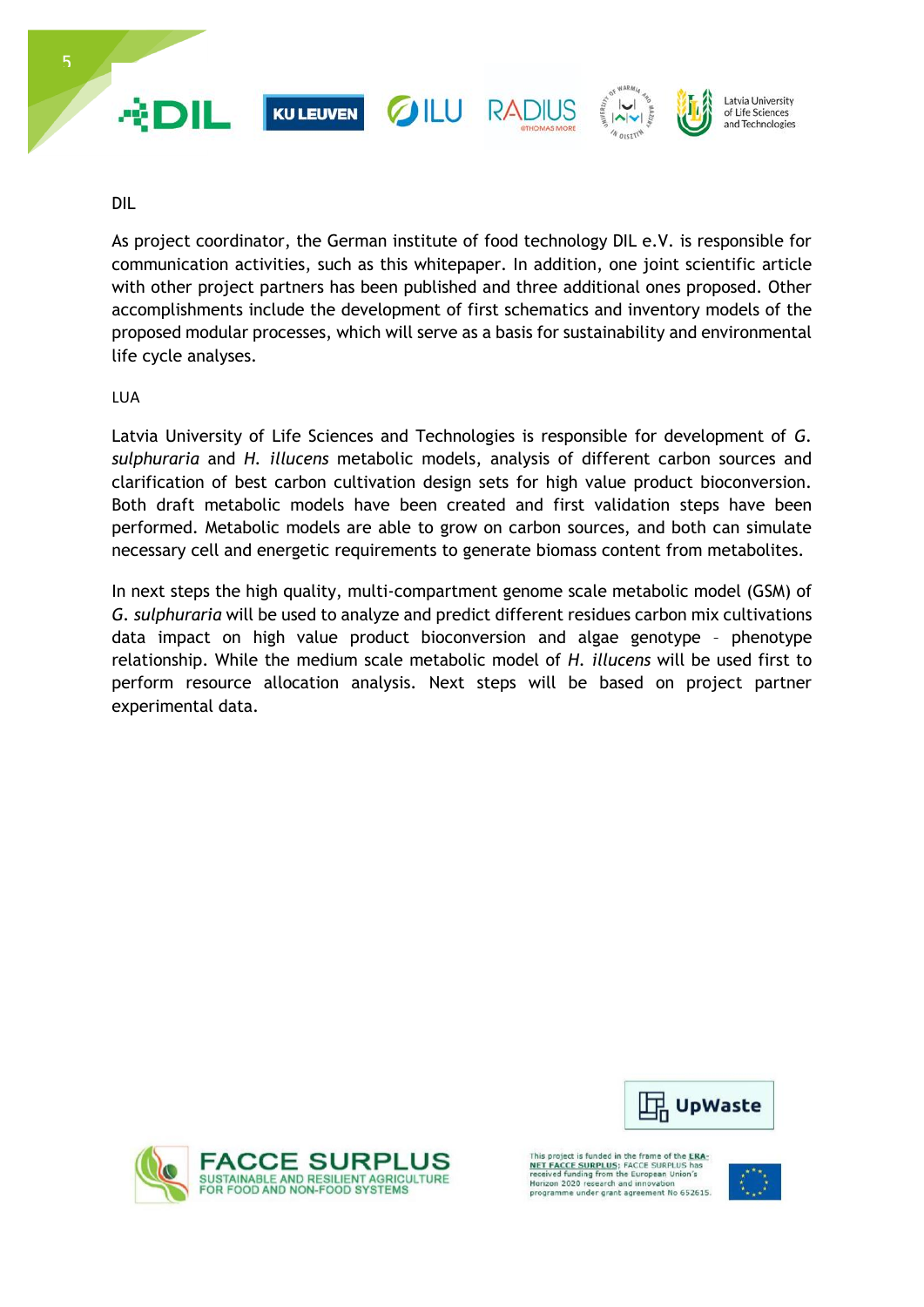

# **OUTLOOK**

Based on all these results and existing knowledge about algae and insect production, an industrial blueprint for a modular system for producing these organisms is already under development. This blueprint will serve as a basis for economic and sustainability analysis throughout the life cycle of the process. Thus, feasibility of the approach can be ensured and strengths and weaknesses in relation to society, economy and environment will be recognizable. This will enable the prevention of negative side effects and maximization of benefits to stakeholders as well as society at large.

Planned activities as the outcome of annual project meeting:

The recent annual project meeting after the first year of the project has illustrated further collaboration potentials among the project partners and resulted in the planning of additional trials to gather data on the performance of, i.e., *H.illucens* at utilizing different compounds or for the pretreatment of substrates for *G.sulfuraria* rearing. In addition, it is planned to apply multi-criteria analysis to identify the most preferrable substrates for *H.illucens* considering the availability, price and conversion potential of the waste substrate to maximize the efficiency of the modular system. The coming two years of the project will see new insights derived from the exchange of results by different partners concerning the various technical, economic, social and environmental aspects of the cascading biorefinery.

The involvement of stakeholders such as farmers, food producers and consumers across local and international scales is an important aspect of the UpWaste project. Workshops and campaigns will be carried out starting in the second year of the project to make the public aware of the benefits of reusing agricultural side streams of low value and turning them into useful products and how this can be accomplished using the UpWaste system. Involvement of all stakeholders will foster acceptance and implementation of the concept in the future.

Cooperation and involvement by all possible stakeholders from industry and academia is paramount to make the project a success and unlock the full benefits of residue upcycling for society.